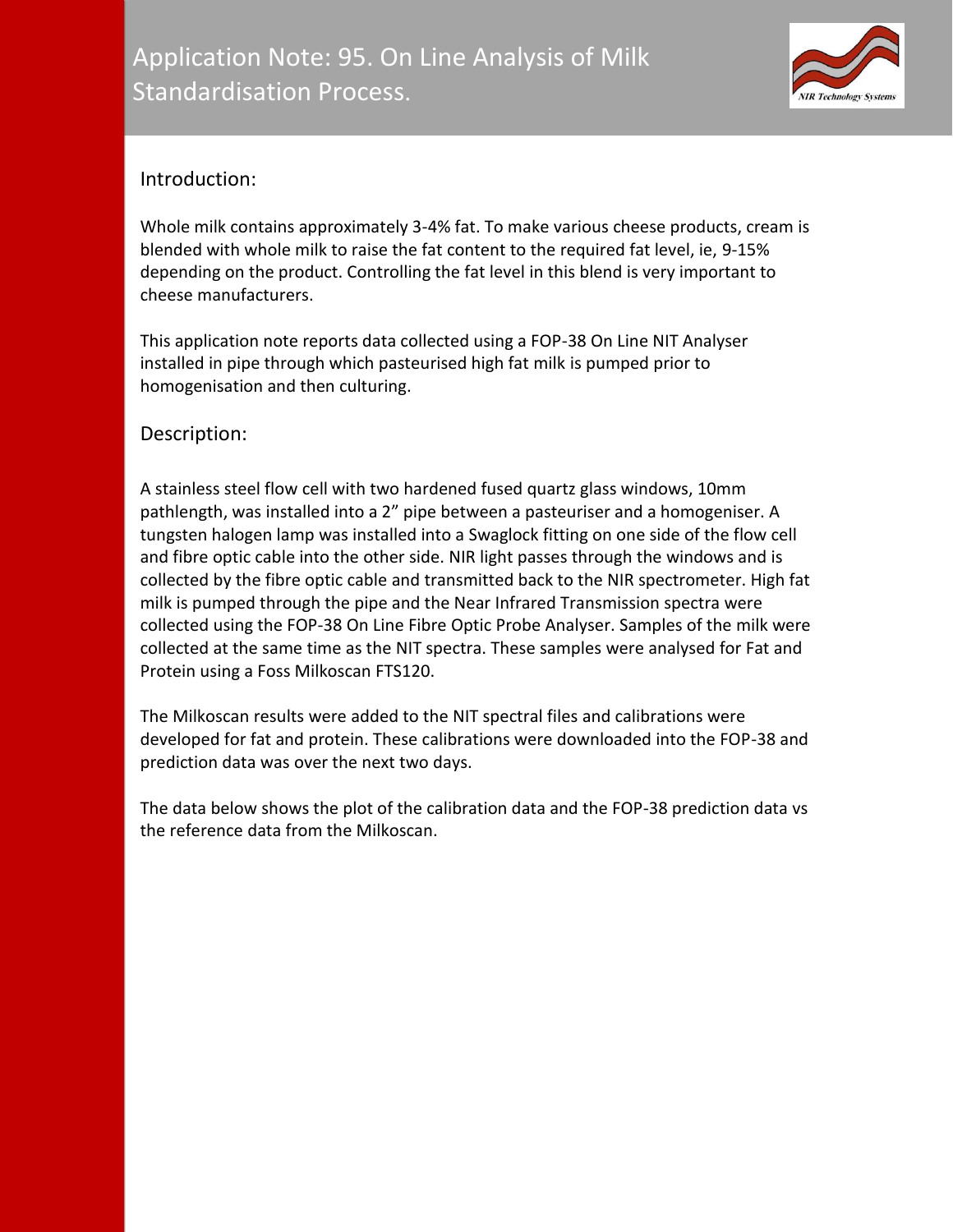## Calibration Data:



#### Figure 1 shows the calibration plot of NIR Fat vs Ref Fat.



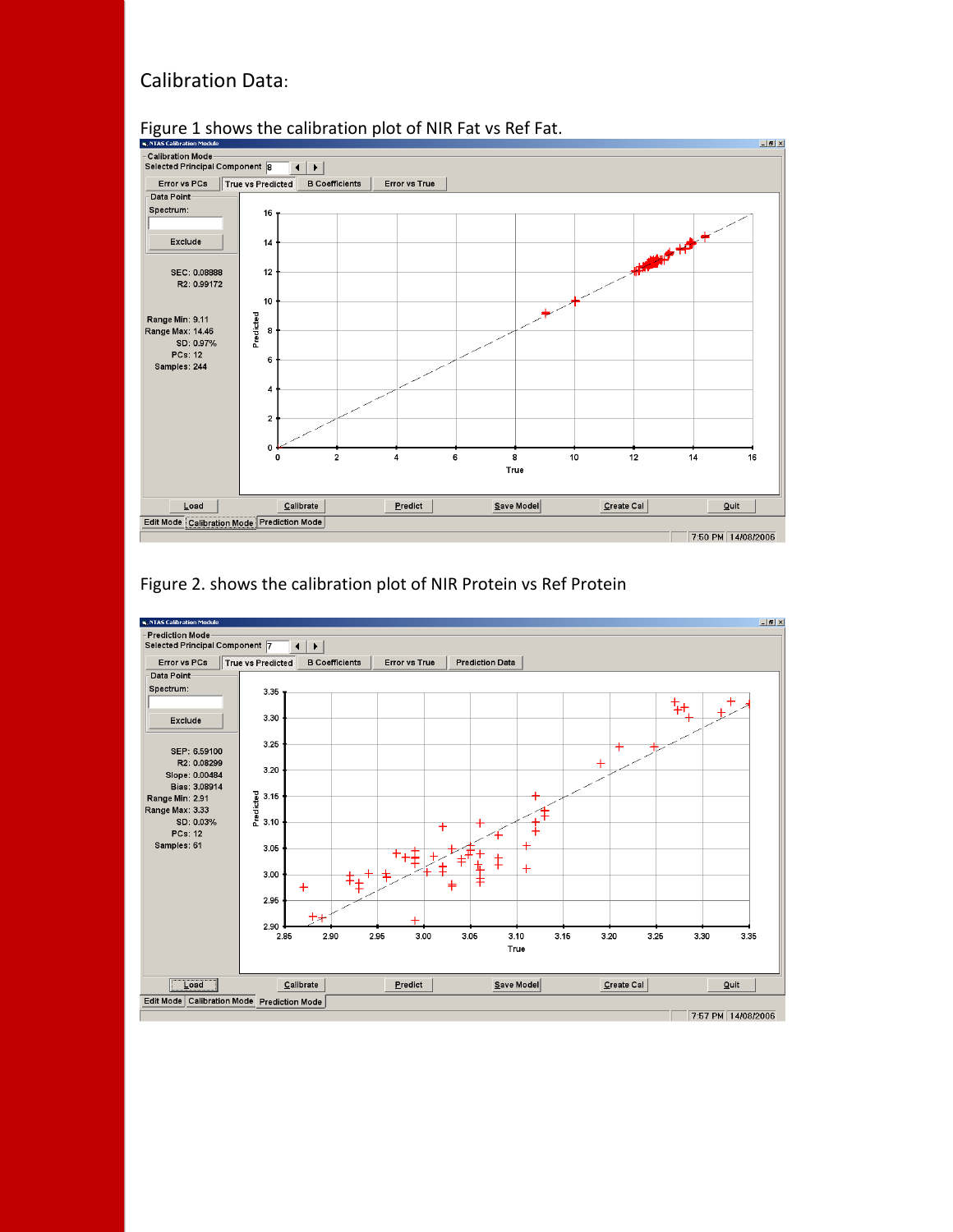## Prediction Data:

Figure 3. shows the prediction plot of NIR Fat vs Ref Fat.



Figure 4. shows the prediction plot for NIR Protein vs Ref Protein